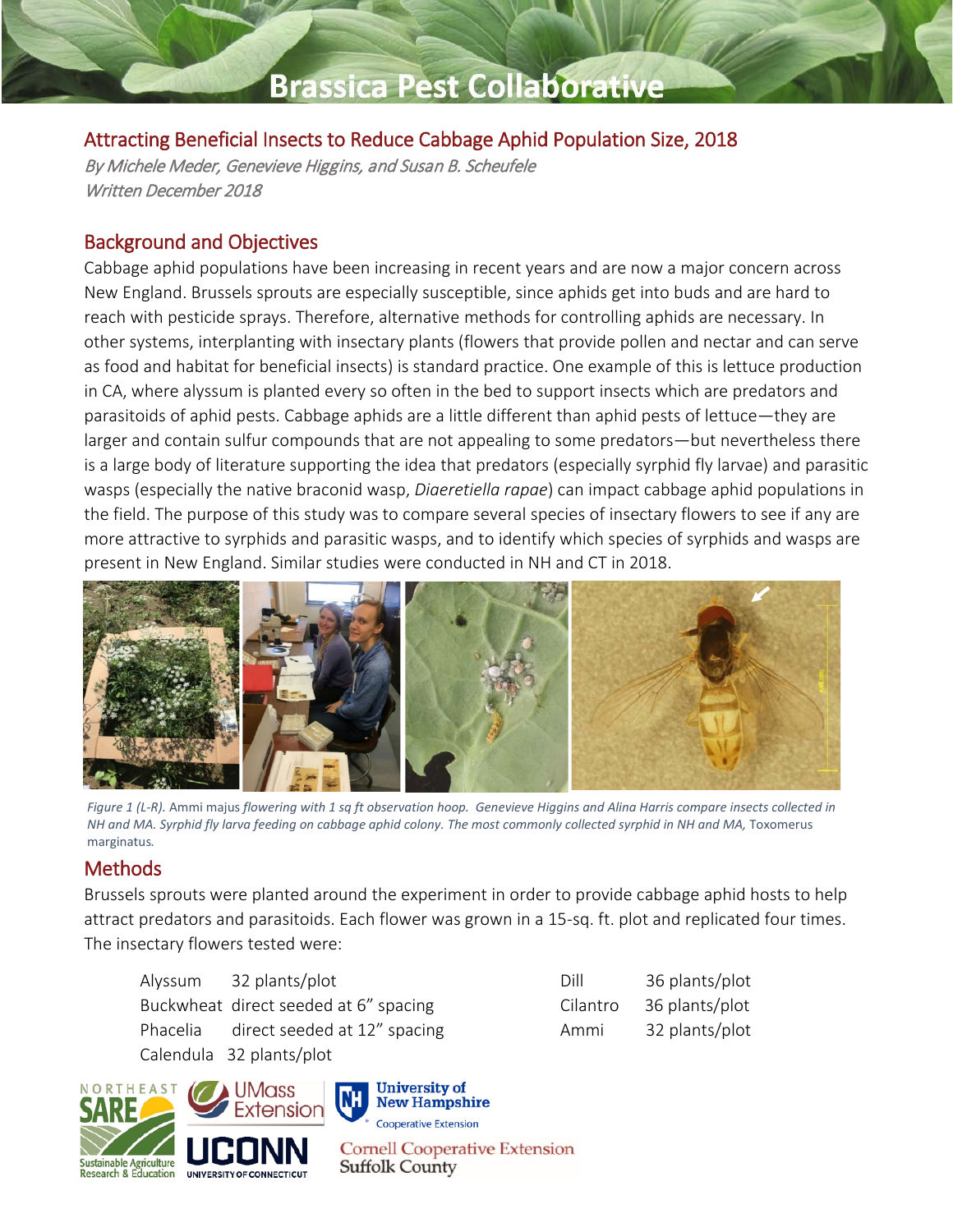### **Brassica Pest Collaborativ**

Plants were direct-seeded or transplanted on July 13th, except *Ammi majus* which was planted on July 6<sup>th</sup>, and cilantro and dill which were planted on July 20<sup>th</sup>. The *Phacelia* never germinated so we have no data on that plant this year; in past years it was very attractive to a diversity of insects. To assess the relative attractiveness of each species of flower, we observed plots in 2-minute increments and recorded the number of syrphids, small wasps, and other insects landing on flowers within a 1 square foot area. We then sampled from each plot with a 15 inch muslin sweep net and later characterized the number and types of insects collected. We also recorded information about the weather, time of day, and flowering activity at the time of sampling. Over the winter, we identified wasps and syrphids as best as possible.

#### Results & Discussion

The first flowers to open were *Ammi*, which were started earlier in the greenhouse, in late-July. Calendula, buckwheat, and alyssum began flowering on August 3<sup>rd</sup> and dill and cilantro began flowering on August 23<sup>rd</sup> and September 4<sup>th</sup>, respectively. When we look at the total number of syrphids from aphid-eating (aphidophagous) groups collected in sweep nets, the alyssum had by far the most, followed by dill and then cilantro and *Ammi* (Figure 2-L). These flowers all have small petals and very open habits or umbels. In order to compare all the flowers side-by-side, we must look only at dates on which all flower species were open, which is unfortunately only two dates in September (Figure 2-R). On these dates, again we see far more aphidophagus syrphids on alyssum, and just a few individuals on dill, *Ammi*, and buckwheat. The greatest diversity of syrphids was found on dill.



*Figure 2 (L-R). Total syrphids collected all season long from each flower (L), and (R) total syrphids collected from each flower species when all were flowering.*

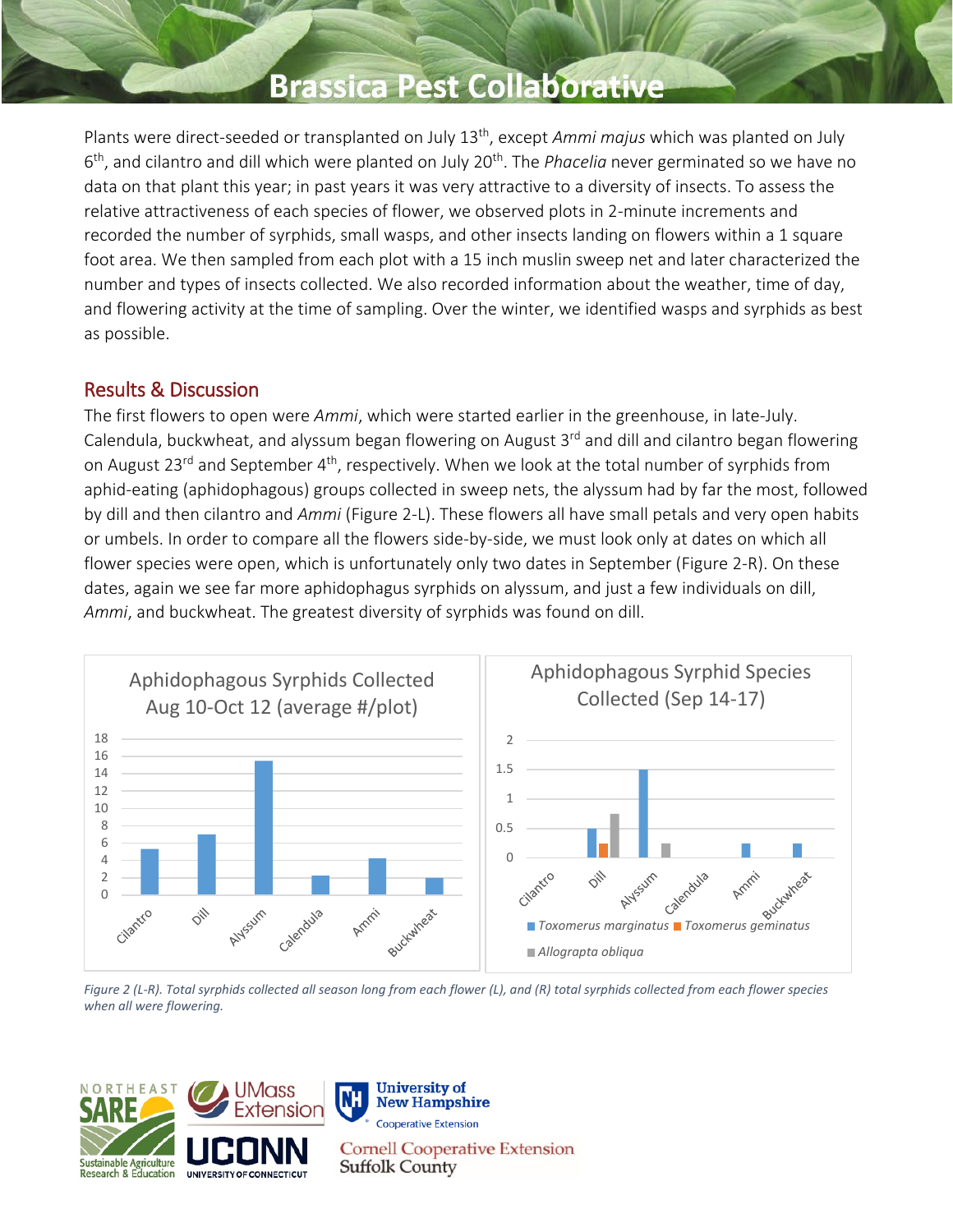# **Brassica Pest Collaborati**

Of the aphidophagus syrphids collected, *Toxomerus marginatus* was by far the most common; others we collected included *Taxomerus germinatus*, *Melanostoma mellinum*, *Allograpta obliqua*, and a *Sphaerophoria* species. The number of *T. marginatus* collected increased in early-September and then plummeted in late-August, as weather became gray, windy, and rainy. When the sun came out again in October, we started collecting lots of *T. marginatus* again. This species seems to be present during most of the fall brassica growing period and would be a useful species to continue to try to attract into our brassica fields.

Our collection of small and potentially parasitic wasps is quite large and diverse. These specimens have turned out to be much more difficult to identify to







*Figure 4. Total aphidophagous syrphids collected throughout the season (above) and timeline of when T. marginatus, the most common aphidophagous syrphid, was collected.*

species or even to genus than the syrphids, and we are still working on identifying them. At least several commonly collected wasps are braconids or ichneuomonids, which are both groups that include



*Figure 3.* Diaeretiella rapae*, a parasitoid of cabbage aphid (L) and a wasp in the genus*  Alloxysta*, a genus which includes many hyperparasitoids (R).*

parasitoids of vegetable pests. Other commonly collected wasps are from groups that parasitize the parasitoids (hyperparasitoids), making things more complicated. We have positively identified *D. rapae*, the native parasitoid of cabbage aphid, in our sweet net collections, and we have also observed it hatching out of mummified aphids collected from the field (Figure 4). We collected the most *D. rapae* from *Ammi*, perhaps indicating a preference for that flower relative to other flower species tested (Figure 5). We believe that



**University of New Hampshire Cooperative Extension Cornell Cooperative Extension Suffolk County**